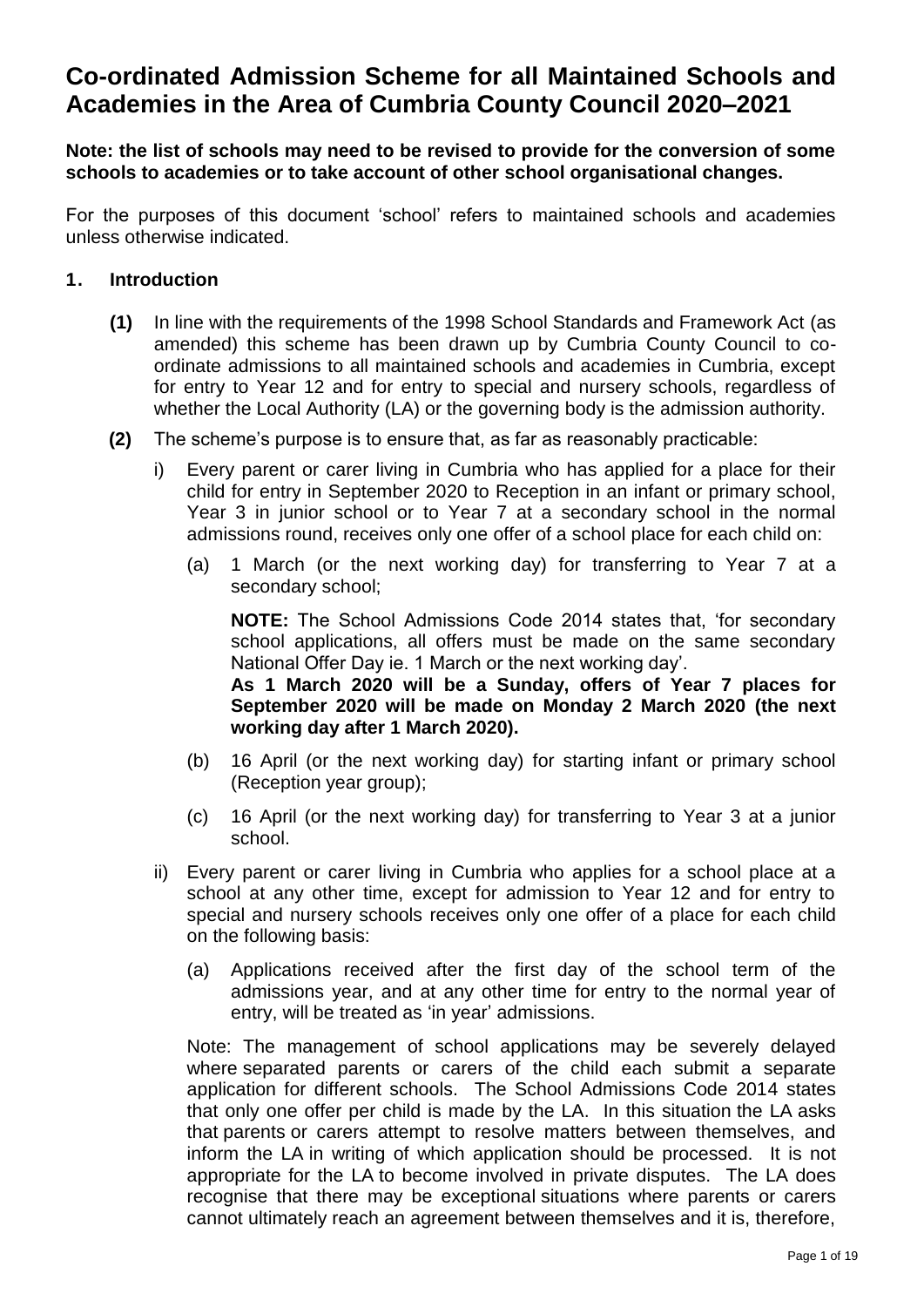necessary for the LA to take a decision. Where this is the case the LA will, if appropriate, advise parents to seek independent legal advice. The LA will also try to establish the child's permanent address and prioritise the application made by the parent or carer living at this address in accordance with the published admission arrangements. In most circumstances this will be the application submitted by the parent or carer who is in receipt of the child benefit for the child to whom the application relates.

There may be some circumstances where the LA will suggest that parents or carers seek independent legal advice and ask that they provide copies of any relevant court order relating to child arrangements.

- **(3)** The scheme does not apply to those places set aside for boarders.
- **(4)** The scheme will be implemented in line with the timetables set out in Appendices 1 and 2.
- **(5)** Appendices 3 and 4 list the admission authorities to which the scheme applies.

# **2. The Common Application Forms**

**(1)** There will be three standard forms known as the Common Application Forms. In line with county council policy, online applications are encouraged and references to the various forms below include those available online. Hard copies are also available. The forms are as follows:

SA1 – Admission to Infant or Primary School – September 2020 SA2 – Transfer to Junior School – September 2020 SA3 – Transfer to Secondary School – September 2020

- **(2)** The forms will be used for the purpose of admitting pupils into the Reception Year for infant and primary, Year 3 for junior and Year 7 for secondary intake groups in September 2020. They will:
	- invite parents or carers to express three preferences for schools in rank order of preference including, where relevant, any schools outside the LA's area;
	- explain that parents or carers are entitled to give their reasons for their preferences; and
	- specify the closing date and to whom the form must be returned.
- **(3)** The LA will ensure that the SA1, SA2, and SA3 are available online and from the LA. They will be available online from 9 September 2019. Parents and/or carers of children in their last year at an infant school will receive information about how to apply for a junior school place from the infant school. Those with a child in the last year of a primary or junior school will receive information about how to apply for a secondary school place from their current primary or junior school. Information about schools together with an application form will be made available on the Cumbria County Council website.
- **(4)** The governing body of a voluntary aided, foundation, free school or an academy trust can require parents or carers who wish to express a preference for their school on the common application form, to provide additional information on a supplementary form, or by way of supporting evidence only where the information is required for the governing body or academy trust to apply their oversubscription criteria. Where a supplementary form or supporting evidence is required it must be returned to the school where entry is sought.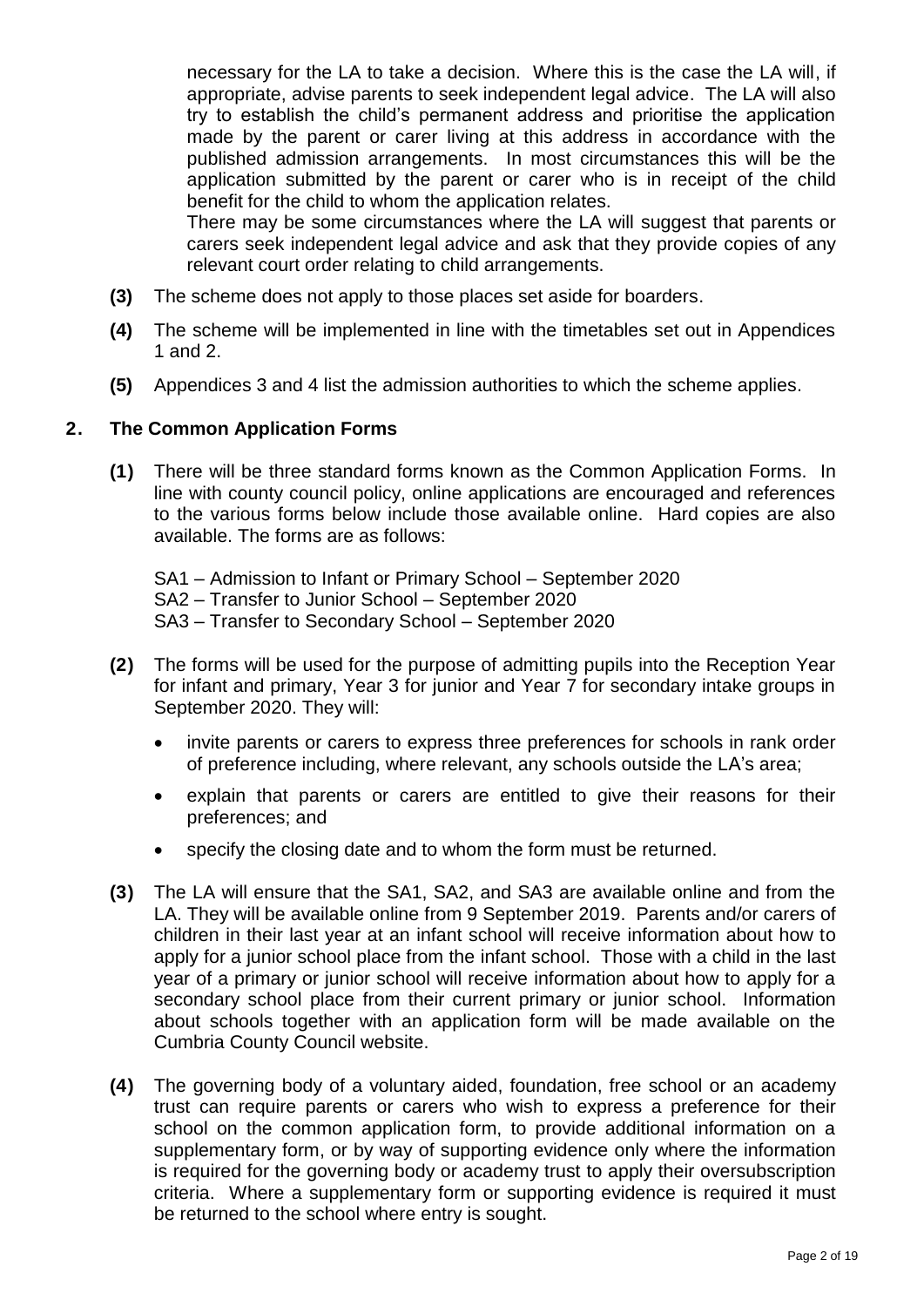- **(5)** A supplementary form **will not** be regarded as a valid application unless the parent and/or carer has also completed a common application form and the school has been given as one of their preferences.
- **(6)** Where common application forms are sent directly to voluntary aided, foundation, free schools or academies, they must be passed to the LA within five school days.

# **3. The Closing Date for Application Forms [SA1, SA2 and SA3]**

**(1)** Completed forms must be returned as follows:

SA3 – by 31 October 2019 online, to the child's current junior or primary school or directly to the School Admissions and Appeals Team;

SA1 – by 15 January 2020 online, to the parent or carer's preferred school or directly to the School Admissions and Appeals team; and

SA2 – by 15 January 2020 online, to the child's current infant school or directly to the School Admissions and Appeals Team.

Parents or carers who are resident in Cumbria and whose children do not attend a school in Cumbria, or any parent or carer preferring to return their form direct to the LA, should return the form to the School Admissions and Appeals Team. The same closing dates apply.

Parents or carers who are resident in Cumbria and who wish to apply for a school place at a maintained school or academy outside of Cumbria should still complete one of the above forms and make an application via Cumbria and submit their application to the School Admissions and Appeals Team by the closing dates as set out above.

- **(2)** Where a preference has been expressed for a voluntary aided, foundation, free school or an academy requiring a supplementary form or supporting evidence, this should be returned directly to that school by the above closing dates.
- **(3)** All schools must forward completed application forms to the LA on a weekly basis as and when they are received. The final deadlines for the forms to be sent by first class post are:

SA3 – 8 November 2019 SA1 – 20 January 2020 SA2 – 20 January 2020

- **(4)** In relation to all schools, preferences which are submitted or changed after the closing date will only be considered in exceptional circumstances.
- **(5)** Even if there are exceptional circumstances, it will not be possible to consider applications received or changed after:

3 January 2020 for Transfer to Secondary - Year 7 [SA3] 14 February 2020 for Starting Infant or Primary - Reception [SA1] 14 February 2020 for Transfer to Junior - Year 3 [SA2]

until after the allocation of places has been made for all those parents or carers who applied on time.

# **4. Completing the SA1, SA2 and SA3 Application Forms**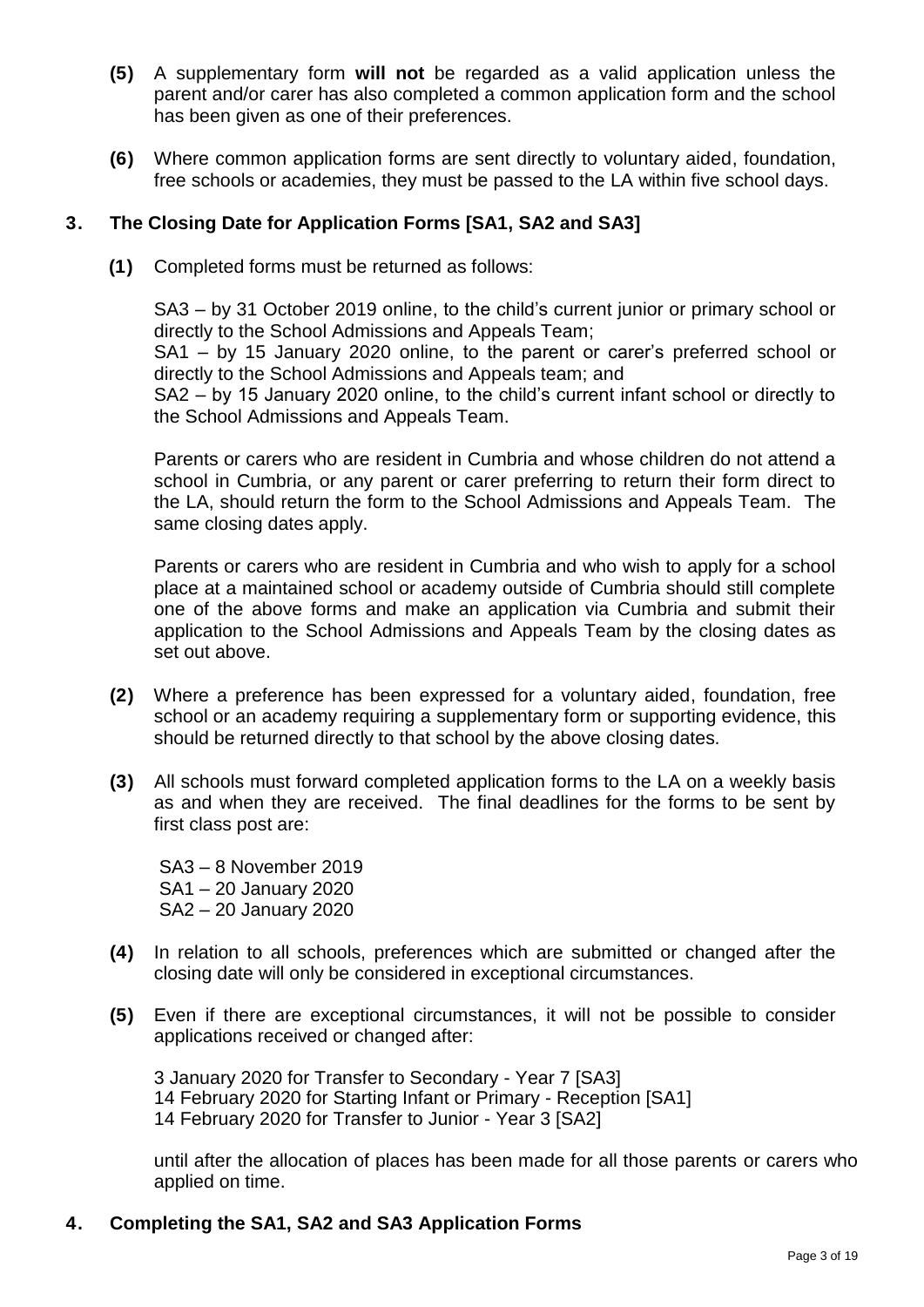- **(1)** If a parent or carer completes the application form in such a way that the ranking of two or more preferences is not clear, the distance between home and school, measured by the shortest walking route by road between the pupil's home address and the nearest available entrance on the school site, using the LA's Geographical Information System (GIS) mapping system, will be used to rank the preferences concerned. The nearest school will be regarded as the highest preference.
- **(2)** If more than one form is received, and any earlier applications have not been withdrawn in writing, the most recently dated application form [submitted by the relevant closing date] will be used. If forms are not dated or are dated on the same day, those schools where the order of preferences is not clear will be ranked as in 4(1) above. See also, section 2(ii) relating to parental disputes.

# **5. Testing of Ability or Aptitude**

**(1)** Where a selection test of any kind, i.e. for ability or aptitude, is part of the school's admission arrangements, the admission authority for the school must make it clear to parents or carers that, whilst they can be tested, they are still required to express a preference for that school on the appropriate form SA1, SA2 or SA3 otherwise they **will not** have applied for a school place.

#### **6. Determining Offers in Response to the Common Application Forms [i.e. SA1, SA2 and SA3]**

- **(1)** All preferences will be considered equally. This is known as an equal preference scheme. It means that a child will be considered for a place at each school named on the application form irrespective of whether the school was given as the 1<sup>st</sup>, 2<sup>nd</sup> or 3<sup>rd</sup> preference on the application. Where a child is eligible for a place at more than one of the preferred schools given on the original application form, a place at the school given as the highest preference will be offered on national offer day.
- **(2)** The LA will only make any decision with respect to the offer or refusal of a place in response to any preferences expressed on the application forms where:
	- it is acting in its separate capacity as an admission authority, or
	- an applicant is eligible for a place at more than one school [see 6(1) above]; or
	- an applicant is not eligible for a place at any school for which they have expressed a preference. A place would only be offered at a voluntary aided, foundation, free school or an academy if its admission number had not been reached in offering places to those parents and/or carers who submitted a timely application and gave the school as one of their three preferences.

# **7. Parents and Carers Applying for a Place at a School Outside of Cumbria**

- **(1)** Parents or carers may express a preference for school[s] in another LA area.
- **(2)** If a pupil would be eligible for a place at a school in Cumbria and a neighbouring Authority has also indicated that a place can be offered at one of its schools, the parents and/or carers will be offered the place at the school which was ranked as their highest preference.

# **8. Processing Parental Preferences**

The following timetable sets out the final deadline dates that will be applied y to the processing of parent or carer preferences received by the relevant closing date: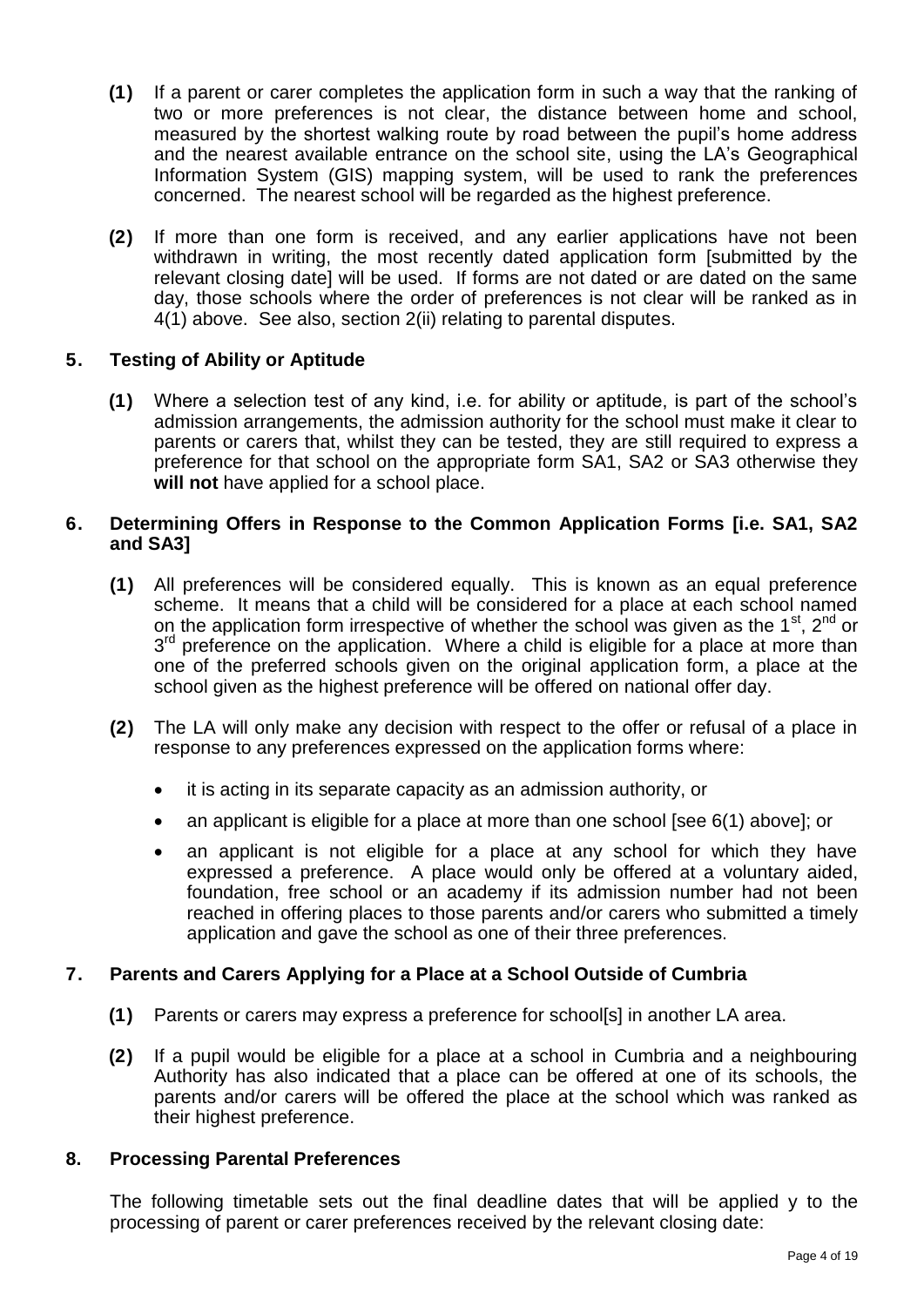|                                                                                                                                                                                                                                                                                                                                                                     | <b>Secondary</b><br>[SA3]  | <b>Reception</b><br>[SA1]  | Junior<br>[SA2]            |
|---------------------------------------------------------------------------------------------------------------------------------------------------------------------------------------------------------------------------------------------------------------------------------------------------------------------------------------------------------------------|----------------------------|----------------------------|----------------------------|
| LA notification to other LAs of preferences<br>expressed for schools in their area.                                                                                                                                                                                                                                                                                 | 18.11.19                   | 27.01.20                   | 27.01.20                   |
| LA notification to voluntary aided, foundation,<br>free schools and academies of all first,<br>second and third preference applications<br>received [see note]                                                                                                                                                                                                      | 22.11.19                   | 29.01.20                   | 29.01.20                   |
| Final date for governing bodies of voluntary<br>aided, foundation and free schools and<br>academy trusts to consider all applications,<br>apply the school's oversubscription criteria<br>and provide the LA with a list showing which<br>category in their admissions policy each<br>applicant falls into.                                                         | 13.12.19                   | 11.02.20                   | 11.02.20                   |
| Ranking of applicants in the category in<br>which the cut-off point falls must also be<br>shown.                                                                                                                                                                                                                                                                    |                            |                            |                            |
| Note: Any school having difficulties meeting<br>this deadline must agree an alternative one<br>with the School Admissions and Appeals<br>Team.                                                                                                                                                                                                                      |                            |                            |                            |
| Liaison period for the LA and voluntary aided,<br>foundation, free schools and academies to<br>finalise allocations. Lists for oversubscribed<br>schools will be compared. Where a place can<br>be offered at more than one school, the LA<br>will identify the highest preference school that<br>can be offered. This will become the<br>'provisional allocation'. | 16.12.19<br>to<br>24.01.20 | 12.02.20<br>to<br>06.03.20 | 12.02.20<br>to<br>06.03.20 |
| <b>Finalise Allocations</b><br>Other LAs notified of places in schools in<br>Cumbria to be offered to their residents.                                                                                                                                                                                                                                              | 10.02.20                   | 20.03.20                   | 20.03.20                   |
| Notification to all maintained schools and<br>academies of number of pupils to be offered a<br>place. NB: This is confidential information<br>and must not be passed on to parents or<br>carers.                                                                                                                                                                    | 21.02.20                   | 03.04.20                   | 03.04.20                   |
| LA notification to parents or carers informing<br>them of the outcome of their application [Offer<br>Days].                                                                                                                                                                                                                                                         | 02.03.20                   | 16.04.20                   | 16.04.20                   |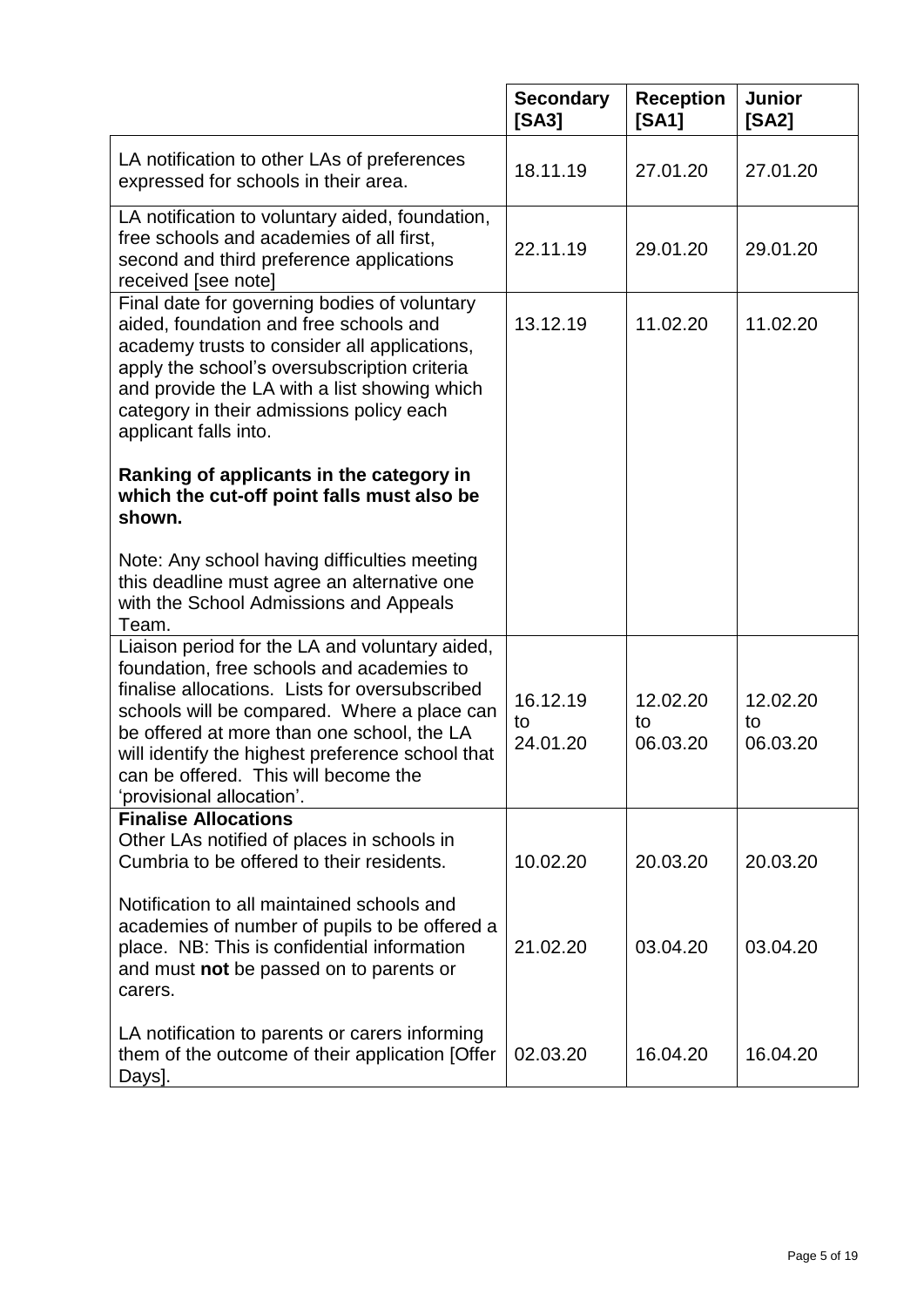# **Note**

The LA will notify voluntary aided, foundation, free schools and academies of all first, second and third preference applications which have been received for their school. In line with legislation, where these preferences are passed on, the order of parents or carers' preferences will not be made known to schools.

Community and voluntary controlled schools will be informed how many first preference applications have been received.

- During the liaison period with voluntary aided, foundation, free schools and academies, the LA will adjust the pupil lists to remove children who can be offered a higher preference school.
- Voluntary aided, foundation, free schools and academies will have provided a full ranking list to the LA by 13 December 2019. However, during the liaison period, the LA may need to discuss changes to the allocation lists with voluntary aided, foundation free schools and academies and some further ranking may be required. Where this is the case, an appropriate deadline for the submission of revised information, to the LA, will be agreed with the individual school.

#### **9. Distance Measurements**

#### **(1) Straight-line Measure**

Where there are more applications than places available at a community or voluntary controlled school for entry to all year groups, applications will be prioritised using the oversubscription criteria set out in the General Admission Policy 2020-21. For any criteria that gives priority to those living closest to the school, distance measurements will be undertaken using the LAs computerised Geographical Information System (GIS). This measurement will be a straight-line measurement between the centre of the pupil's home address and a common point on the school site as determined by the LA.

# **(2) Shortest Walking Route by Road**

Where a place cannot be offered at any of the parents or carers' preferred schools, the LA will allocate a place at the nearest school in Cumbria to the home address with a place available after all timely applications have been processed. In these circumstances, the distance will be measured by the shortest walking route by road between the pupil's home address and the nearest available entrance on the school site using the LA's GIS mapping system.

#### **10. Where a Place is Not Available at the Parents or Carers' Preferred Schools**

- **(1)** Where a child is not eligible for a place at any of their parents or carers' preferred schools, they will be allocated a place at the nearest school in Cumbria to the home address with a place available after all timely applications have been processed, measured by the shortest walking route by road (9(2) refers) using the LA's GIS mapping system. Unless a parent or carer has specifically stated that they would not accept a place at a Catholic school, a place at a Catholic school would be offered where this is the nearest appropriate school.
- **(2)** If only one school is named on the application form and it is not possible to allocate a place at that school, the child will not automatically be considered for any other schools in the local area, eg. the catchment area school; this is because the schools were not named on the application form. In these circumstances a place will be allocated at the nearest school in Cumbria with a place available after all timely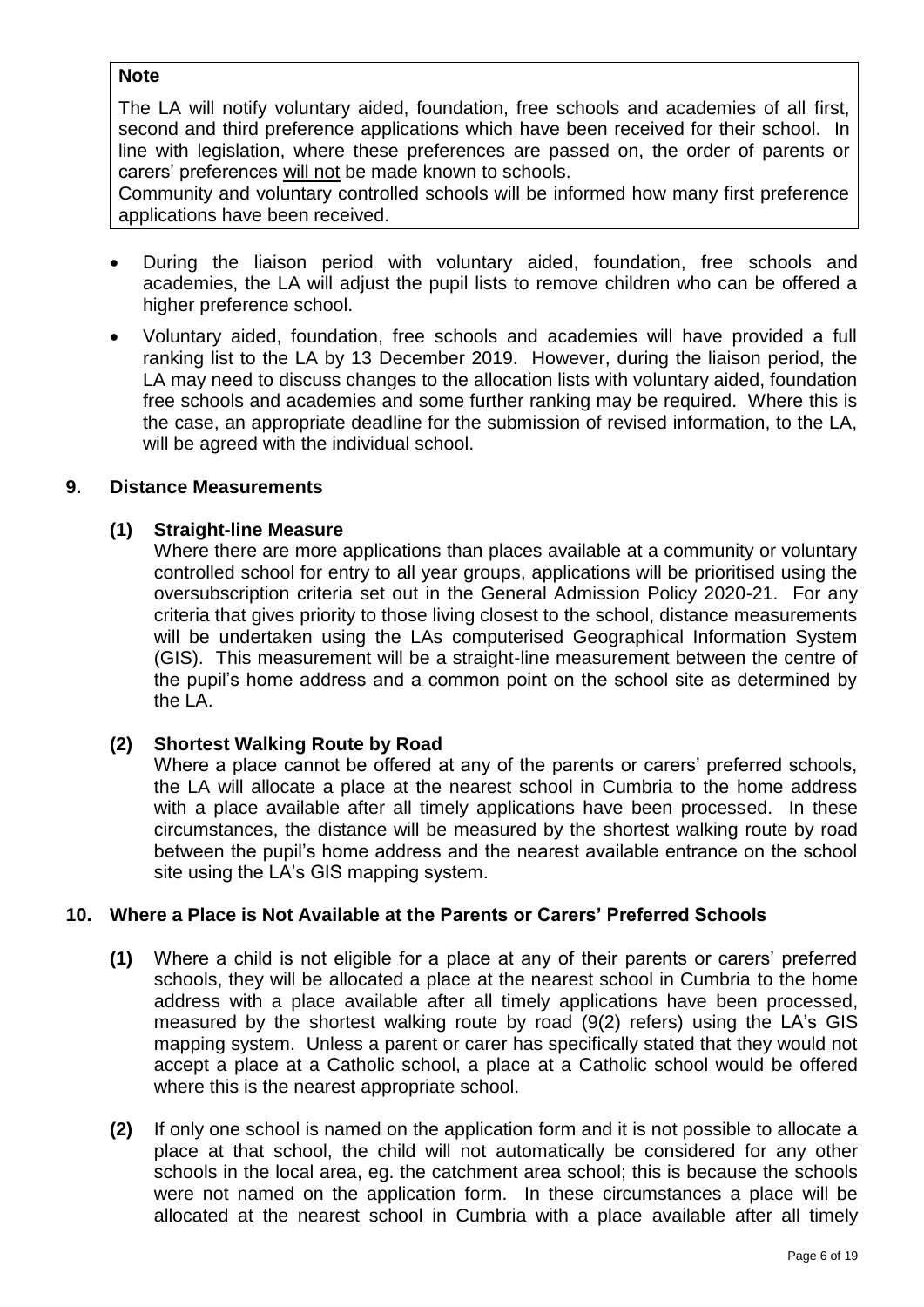applications have been processed, measured by the shortest walking route by road (9(2) refers) using the LA's GIS mapping system.

**(3)** If a school is identified as the alternative school for more pupils than there are places available, the school's oversubscription criteria will determine priority for a place.

#### **11. Informing Parents and Carers of the Outcome of Their Application**

**(1)** The LA will inform all parents or carers of the outcome of their application as follows:

#### Online applications

Parents or carers who have made their application online will receive an email on the following dates, or on the first working day thereafter:

| Year 7 Places [Secondary]         |        | 2 March 2020 [see note at $2(i)(a)$ ] |
|-----------------------------------|--------|---------------------------------------|
| Reception Places [Infant/Primary] | $\sim$ | 16 April 2020                         |
| Year 3 Places [Junior]            |        | 16 April 2020                         |

#### Paper applications

Parents or carers who have made paper applications will receive a letter, which will be sent by post on the dates above, or on the first working day thereafter:

The letters will give the following information:

- the name of the school at which a place has been offered;
- in relation to voluntary aided, foundation, free schools and academies, that the offer is made on behalf of the governing body or the academy trust;
- the reasons why the child has not been offered a place at the other schools which were given as a preference (if relevant);
- contact details for the LA where a place has not been offered;
- information about their statutory right of appeal against the decision to refuse a place at any school given as a higher preference;
- confirmation that the right of appeal is in relation to any school given as a preference and where a place has not been allocated; and
- confirmation that in the re-allocation process, parents or carers will be considered for any places that might become available in schools they ranked higher than the school they have been offered, and what to do if they wish to be considered for any vacancies beyond that point.
- **(2)** Parents or carers who don't wish to take up the place offered because they have made alternative arrangements will be asked to do so by the following dates:

| Year 7 Places [Secondary]         | 16 March 2020 |
|-----------------------------------|---------------|
| Reception Places [Infant/Primary] | 1 May 2020    |
| Year 3 Places [Junior]            | 1 May 2020    |

If parents or carers do not respond by this date it will be deemed that they have accepted the place.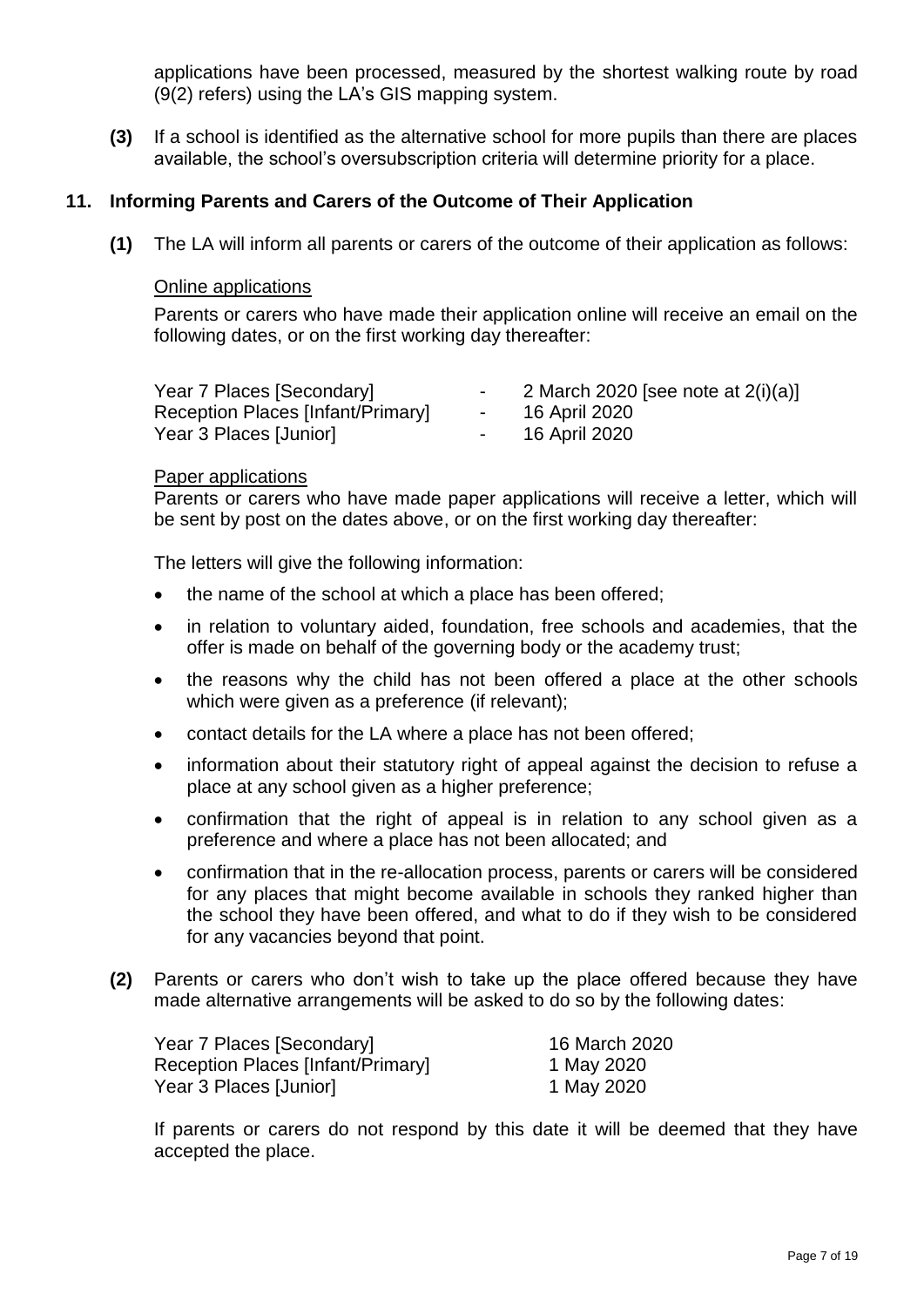# **12. Re-allocating Places which are not Taken Up or Subsequently Become Vacant**

**(1)** The LA will re-allocate any places which have become vacant since allocation letters were sent out. This will take place on or around:

| Year 7 Places [Secondary]         | 25 March 2020 |
|-----------------------------------|---------------|
| Reception Places [Infant/Primary] | 13 May 2020   |
| Year 3 Places [Junior]            | 13 May 2020   |

- **(2)** Consideration will be given to all outstanding applicants, including any late applications.
- **(3)** Places will be re-allocated by applying the school's oversubscription criteria (for community and voluntary controlled schools the LA oversubscription criteria will apply). Where the information is not already held, the LA will liaise with voluntary aided, foundation, free schools and academies regarding the ranking of outstanding applicants.
- **(4)** During the course of the year, as vacancies arise, the LA will re-allocate the places to those applicants on the waiting list of community and voluntary controlled schools in accordance with its oversubscription criteria.

#### **13. Late Applications Submitted After the Main Intake Closing Dates**

- **(1)** Applications received by the LA after the main admissions round closing dates and where there are no exceptional circumstances, or after the dates specified at 3(5) even if there are exceptional circumstances, will only be considered **after** the allocation decisions have been made in paragraph 8.
- **(2)** Where it is not possible to offer a place on the Offer Days [paragraph 8] a place will be offered as soon as possible thereafter. For any school that is oversubscribed, late applicants will not be notified of the outcome of their application until after reallocation day.

# **14. Waiting Lists**

Waiting lists for schools will be kept by the relevant admission authority until the end of the autumn term 2020 as a minimum.

#### **15. Applications Received After the First Day of the School Year and Other In Year Requests for Admission**

- **(1)** Applications received after the first day of the school term of the admissions year, and at any time for entry other than to the normal year of entry, will be treated as in year admissions. These applications should be made on form SA8.
- **(2)** Once any places have been re-allocated on the specified dates, any applications for entry in September 2020 to Reception in an infant or primary school, Year 3 in a junior school or Year 7 in a secondary school will continue to be treated as main intake applications for the normal admissions round. Forms SA1, SA2 and SA3 will be used for this purpose up until the first day of the school term of the normal admissions year. From re-allocation day up until the first day of the school term of the normal admissions year, the LA will continue to process all main intake applications. The LA will liaise with voluntary aided, foundation, free schools and academies regarding the allocation of places for the normal year of entry. The LA, as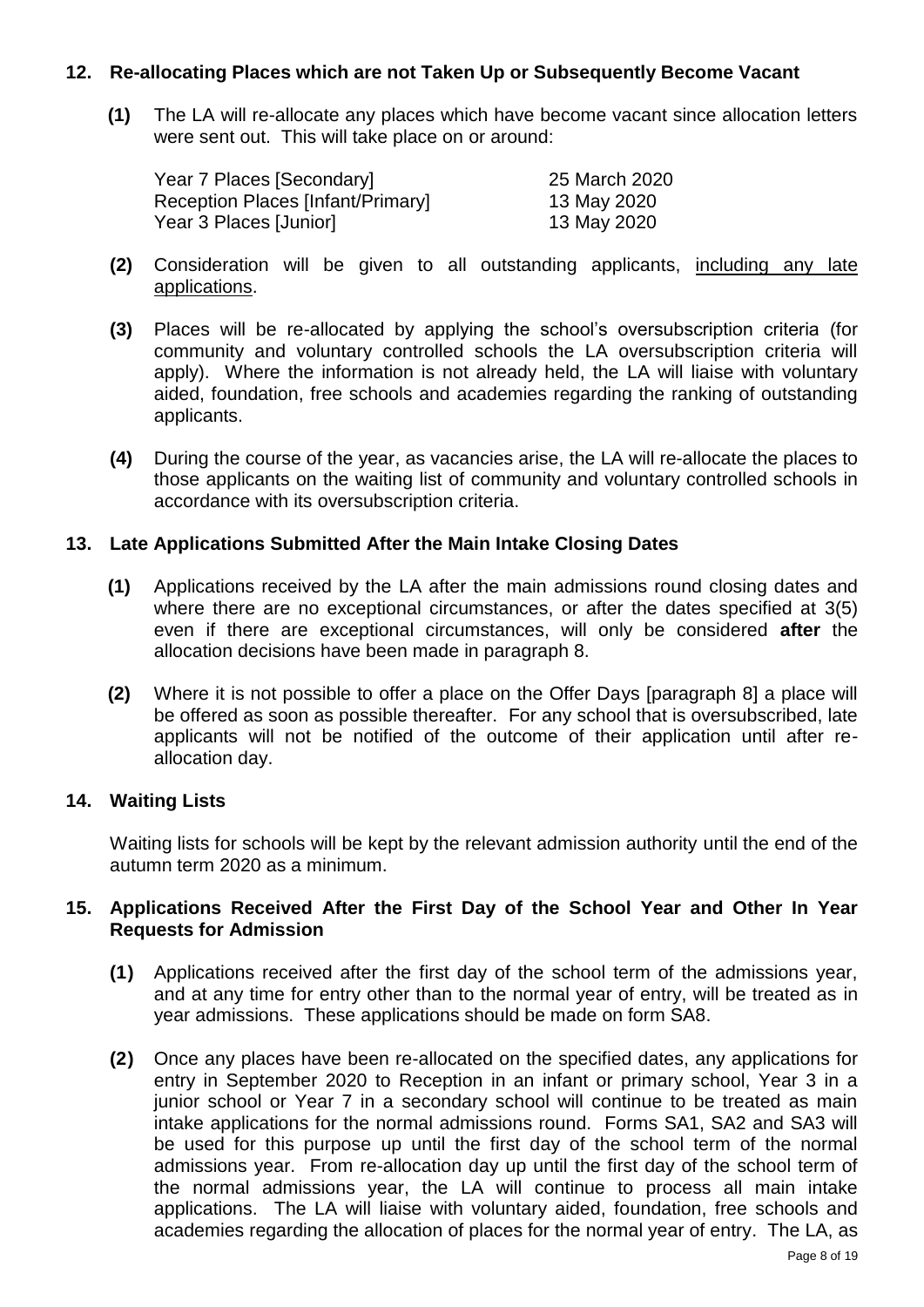the admissions authority, will continue to process applications for community and voluntary controlled schools for the normal year of entry.

- **(3)** For community and voluntary controlled schools which have been oversubscribed, the LA will continue to re-allocate places up to the end of the autumn term in line with its published admission arrangements. Schools must, therefore, refer any parents or carers who contact them to request a school place to the LA. Other community and voluntary controlled schools should confirm the availability of places with the parent or carer.
- **(4)** On an ongoing basis it will be possible, in many instances, to deal with in year requests for places without involving the LA. Parents will contact schools directly and it will be possible to offer a place without any difficulty and without the need for a formal application. Schools should inform the LA when they have offered places, so student records can be kept up to date.
- **(5)** In relation to a community or voluntary controlled school, if a parent contacts the school requesting admission and it is not possible to offer a place, the parent should be referred to the School Admissions and Appeals Team in order that form SA8 can be completed by the parent. On receipt of the SA8 the LA will determine whether refusal is appropriate and, if so, write to the parent or carer formally refusing the request and offering the right of appeal. Alternative preferences would also be pursued and if necessary, ie. in relation to voluntary aided, foundation, free schools and academies, the application would be referred to the governing body or academy trust for determination.
- **(6)** If any parent approaches a voluntary aided, foundation, free school or academy directly about an in year admission, the governing body or academy trust should offer a place where possible and notify the LA. Where a place cannot be offered, the governing body or academy trust **must** offer the right of appeal, and advise the parent to contact the LA [School Admissions and Appeals Team] in order that a form SA8 can be completed.

Own admission authority schools must notify the LA of both the application and its outcome to allow the LA to keep up to date figures on the availability of places in the area.

- **(7)** Where the LA receives an SA8 direct from a parent giving a voluntary aided, foundation, free school or academy as their first preference or in pursuing alternative preferences where higher preferences have been refused, the request will be referred to the governing body or academy trust to make a determination regarding the application. The governing body or academy trust should notify the parent or carer in writing of its decision with a copy to the LA.
- **(8)** Parents who are refused admission **must** be offered a right of appeal. Information about the appeals process **must** be provided by the relevant admission authority in the refusal letter.
- **(9)** The LA will keep track of any pupils who apply for in year admission using form SA8, and intervene as appropriate to ensure that they are placed in a school without undue delay.

# **16. Applications for Energy Coast UTC**

**(1)** The closing date for applications for September 2020 Year 10 places will be advised by Energy Coast UTC during the autumn term 2018.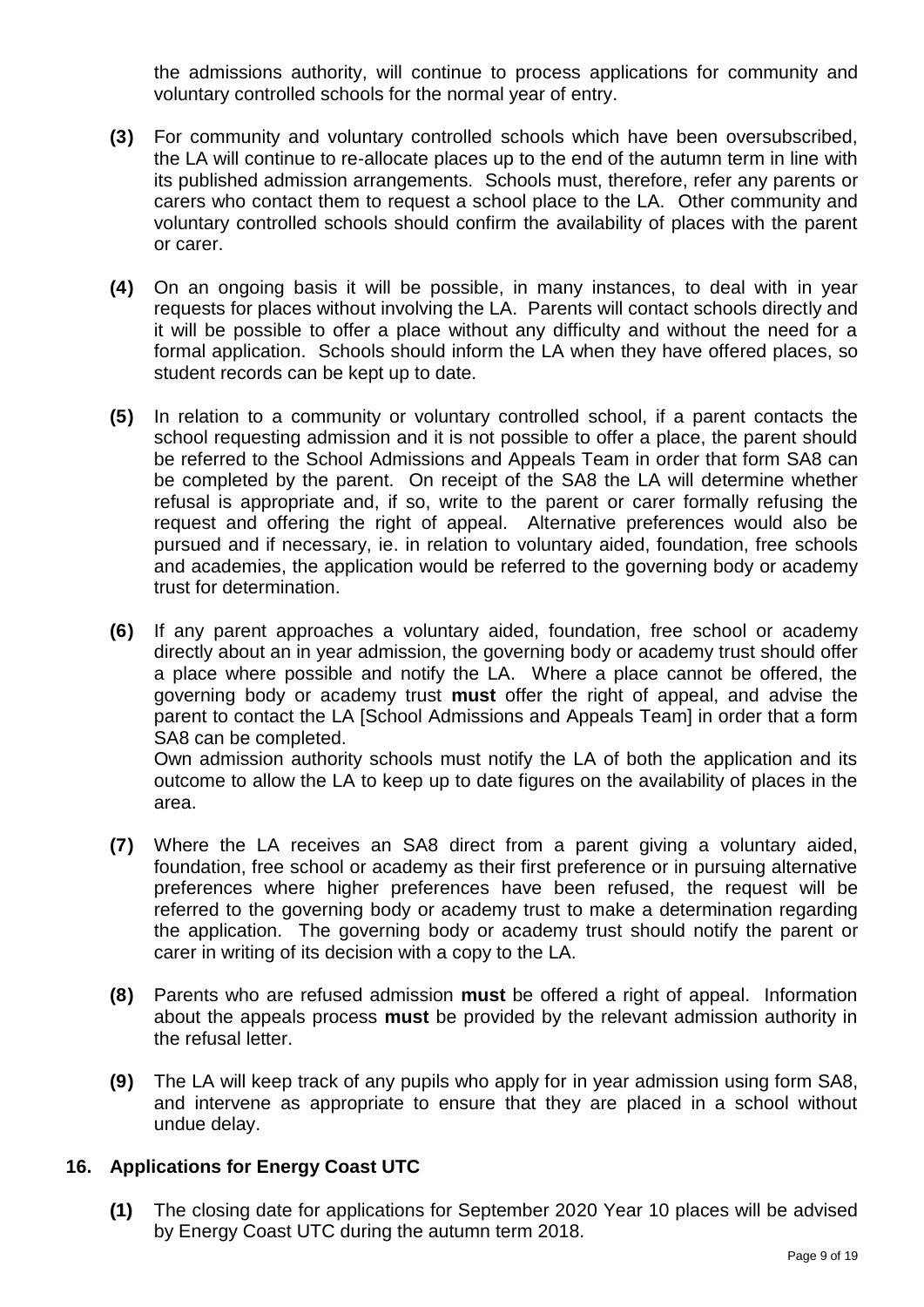- **(2)** Applicants will be notified of the outcome of their application on 2 March 2020 [see note at  $2(i)(a)$ ].
- **(3)** Energy Coast UTC will process their own applications for admission to Year 12 in September 2020.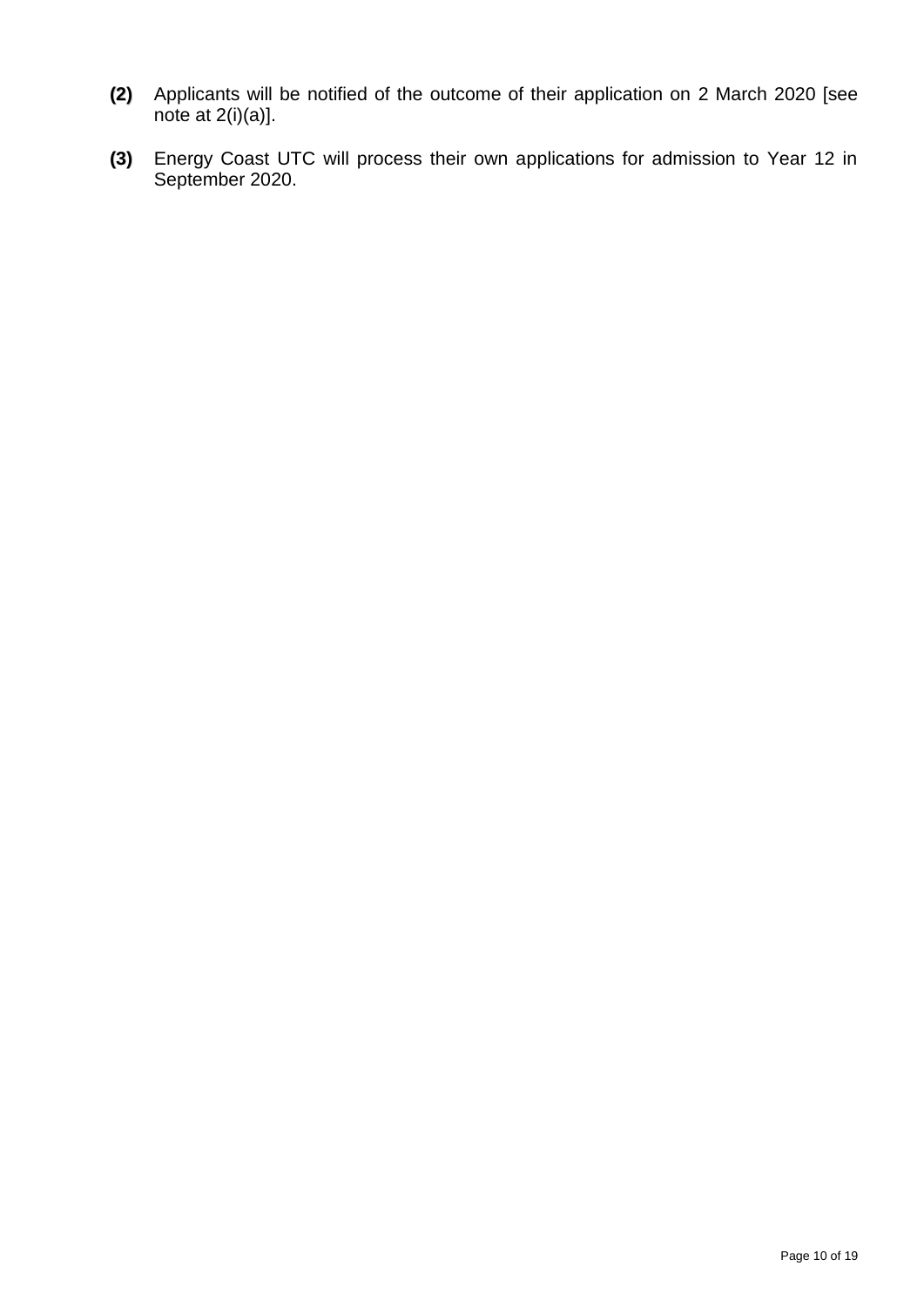# **Appendix 1 CO-ORDINATED ADMISSIONS SCHEME FOR INFANT, JUNIOR AND PRIMARY SCHOOLS [MAIN ADMISSIONS ROUND]**

#### **Scheme Timetable - September 2020 Entry to Reception and Year 3**

**15 January 2020** SA1s [Reception] to be submitted online to the School Admissions and Appeals Team; if submitting a paper form, return to the parents or carers first preference school or directly to the School Admissions and Appeals Team. Any supplementary form and documentary evidence, if required, that is relevant in relation to admission to voluntary aided, foundation, free schools and academies must be returned by parents or carers to the school for which the supplementary information is relevant.

> SA2s [Year 3] to be submitted online to the School Admissions and Appeals Team; if submitting a paper form, return to the parents or carers first preference school or directly to the School Admissions and Appeals Team. Any supplementary form and documentary evidence, if required, that is relevant in relation to admission to voluntary aided, foundation, free schools and academies must be returned by parents and carers to the school for which the supplementary information is relevant.

**20 January 2020** Schools to pass SA1s and SA2s to the LA on a weekly basis as and when they are received, but to be sent by first class post on this date at the latest.

> Schools to maintain a record of all forms received. This should include a list of who has submitted an application form together with the date the form is received in school.

**27 January 2020** Other LAs to be notified of preferences which have been expressed for schools in their area.

**29 January 2020** The LA will notify voluntary aided, foundation, free schools and academies of all first, second and third preference applications which have been received for their school. In line with legislation, where these preferences are passed on, the order of parents or carers' preferences will not be made known to schools. Community and voluntary controlled schools will be informed how many first preference applications have been received.

**11 February 2020** Voluntary aided, foundation, free schools and academies to provide LA with a list showing which category in their admissions policy each applicant falls into. This list should also be in rank order, ranked from 1 onwards, beginning with the applicant with the highest priority for a place at the school through to the applicant with the lowest priority for a place. If any school has difficulties with this deadline, an alternative one must be agreed.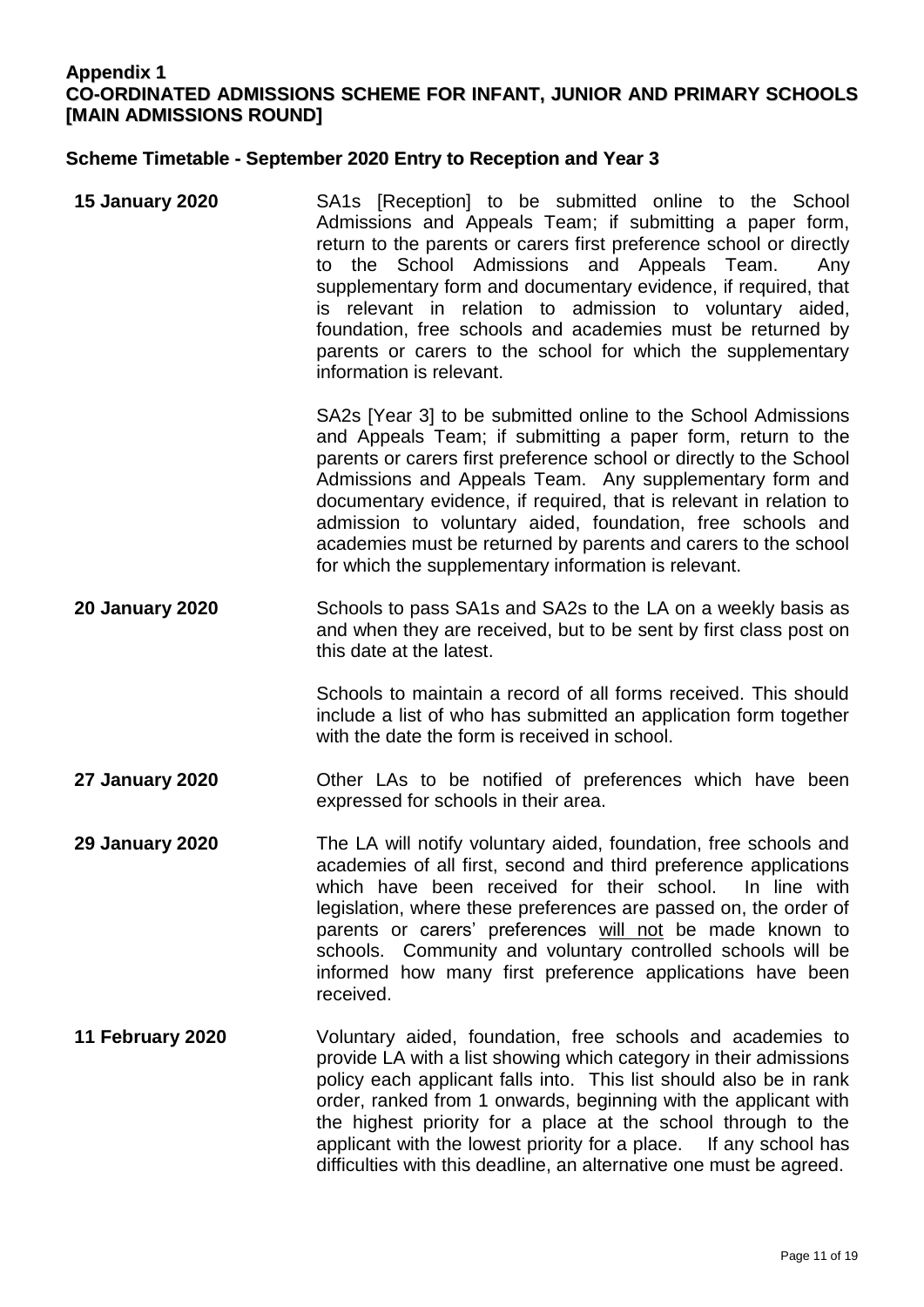| 14 February 2020                     | After this date, no late or changed applications to be considered,<br>even if there are exceptional circumstances.                                                                                                                                                              |
|--------------------------------------|---------------------------------------------------------------------------------------------------------------------------------------------------------------------------------------------------------------------------------------------------------------------------------|
| 12 February 2020 to<br>06 March 2020 | The LA will liaise with voluntary aided, foundation, free schools<br>and academies in order to finalise allocations.                                                                                                                                                            |
| <b>20 March 2020</b>                 | Other LAs will be notified of places in schools in Cumbria.                                                                                                                                                                                                                     |
| 27 March 2020 to 3 April<br>2020     | LA will finalise allocations.                                                                                                                                                                                                                                                   |
| 3 April 2020                         | LA will confirm final allocations with all maintained schools and<br>academies in Cumbria.                                                                                                                                                                                      |
| <b>16 April 2020</b>                 | LA will notify parents or carers of their allocation.                                                                                                                                                                                                                           |
| 01 May 2020                          | Parents or carers who don't wish to take up the place offered<br>because they have made alternative arrangements will be asked<br>to respond by this date.  Where parents and carers have not<br>responded by this date, the LA will assume acceptance of the<br>place offered. |
| 13 May 2020                          | LA will re-allocate any places which have become available.                                                                                                                                                                                                                     |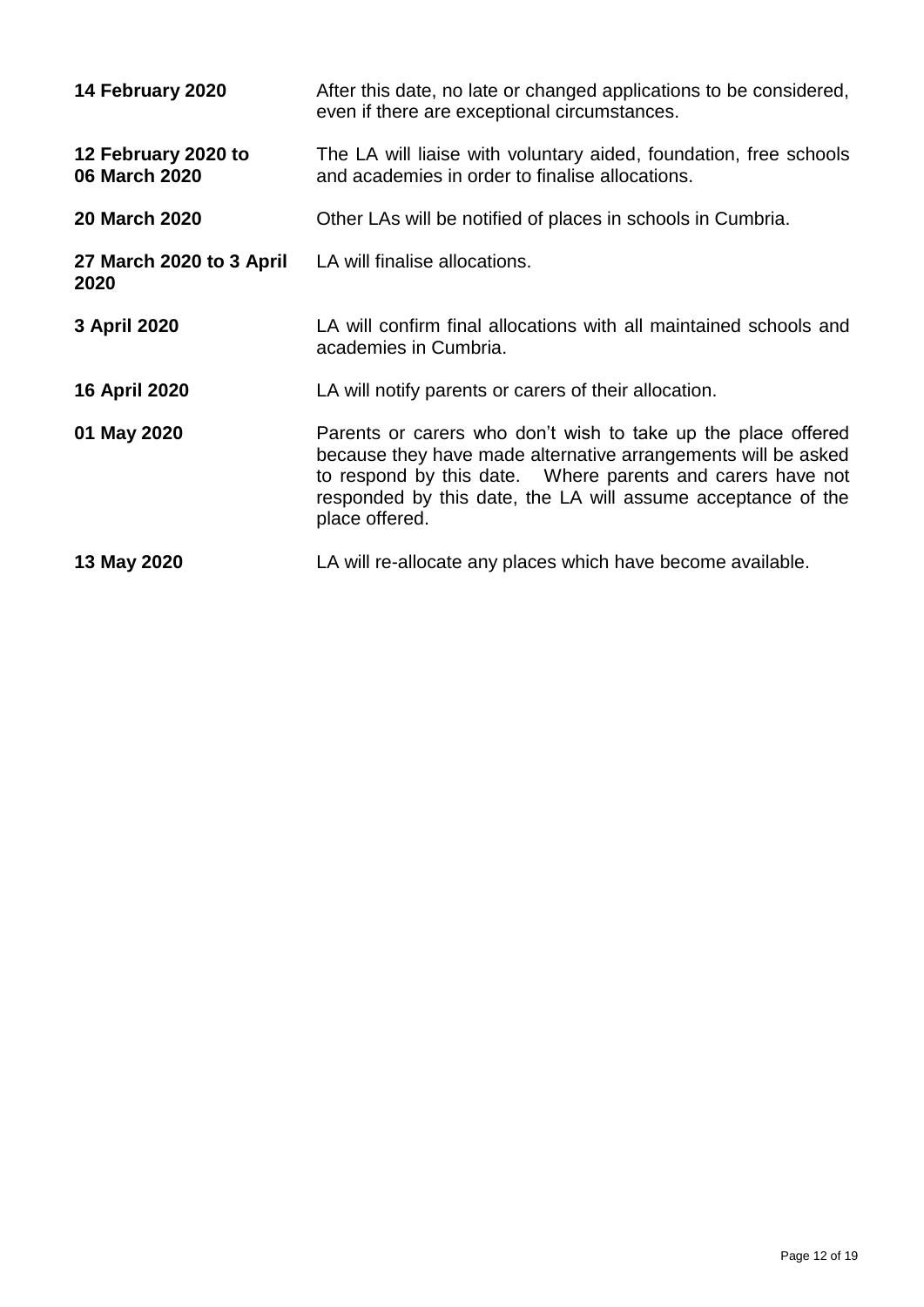# **Appendix 2**

# **CO-ORDINATED ADMISSIONS SCHEME - SECONDARY SCHOOLS [MAIN ADMISSIONS ROUND]**

#### **Scheme Timetable - September 2020 Entry to Year 7**

**31 October 2019** SA3s to be submitted online to the School Admissions and Appeals Team; if submitting a paper form, return to the child's current school or directly to the School Admissions and Appeals Team. Any supplementary form and documentary evidence, if required, that is relevant in relation to admission to voluntary aided, foundation, free schools and academies must be returned by parents or carers to the school for which the supplementary information is relevant.

Each primary school should maintain a record of the applications it receives from parents or carers as well as the date these are received. The school should contact those parents or carers where the record kept in school indicates that a parent or carer may not have applied for a Year 7 school place.

- **08 November 2019** Schools to pass SA3s and any supplementary forms to the LA on a weekly basis as and when they are received, but to be sent by first class post on this date at the latest.
- **18 November 2019** Other LAs to be notified of preferences which have been expressed for schools in their area.
- **22 November 2019** The LA will notify voluntary aided, foundation, free schools and academies of all first, second and third preference applications which have been received for their school. In line with legislation, where these preferences are passed on, the order of parents or carers' preferences will not be made known to schools. Community and voluntary controlled schools will be informed how many first preference applications have been received.
- **13 December 2019** Voluntary aided, foundation, free schools and academies to provide LA with a list showing which category in their admissions policy each applicant falls into. This list should also be in rank order, ranked from 1 onwards, beginning with the applicant with the highest priority for a place at the school through to the applicant with the lowest priority for a place. If any school has difficulties with this deadline, an alternative one must be agreed.
- **16 December 2019 to 24 January 2020** The LA will liaise with voluntary aided and foundation schools, free schools and academies in order to finalise allocations.

**03 January 2020** After this date, no late or changed applications to be considered, even if there are exceptional circumstances.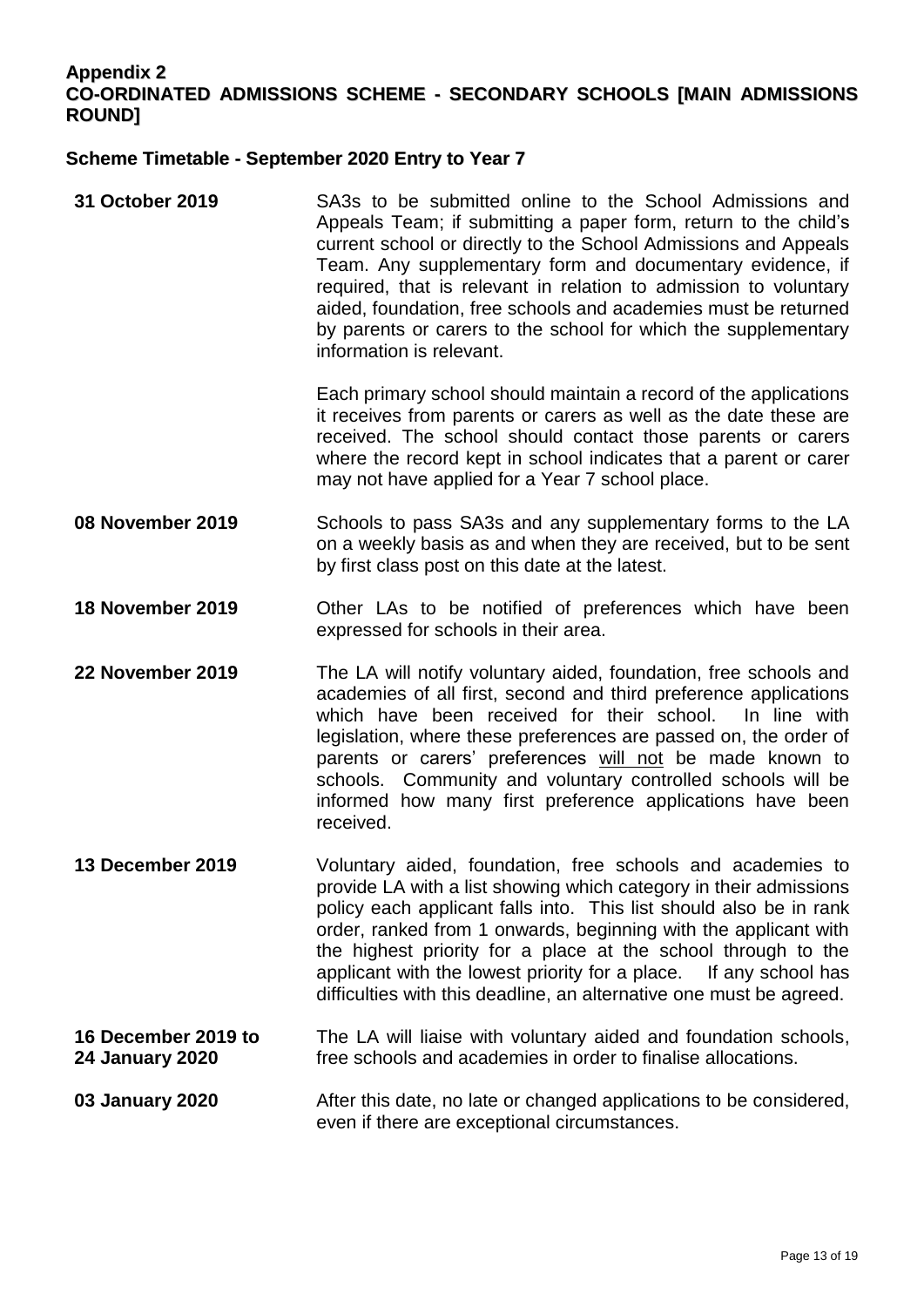| 10 February 2020       | Other LAs will be notified of places in schools in Cumbria<br>which can be offered to their residents.                                                                                                                                                                         |
|------------------------|--------------------------------------------------------------------------------------------------------------------------------------------------------------------------------------------------------------------------------------------------------------------------------|
| 14 to 21 February 2020 | LA will finalise allocations.                                                                                                                                                                                                                                                  |
| 21 February 2020       | LA will confirm final allocations with all maintained schools<br>and academies in Cumbria.                                                                                                                                                                                     |
| 02 March 2020          | LA will notify parents or carers resident in Cumbria of their<br>allocation.<br>(Note: As 1 March 2020 falls on a Sunday, notification to<br>parents or carers will be on the next working day – Monday 2<br>March 2020)                                                       |
| <b>16 March 2020</b>   | Parents or carers who don't wish to take up the place offered<br>because they have made alternative arrangements will be<br>asked to respond by this date. Where parents and carers<br>have not responded by this date, the LA will assume<br>acceptance of the place offered. |
| 25 March 2020          | LA will re-allocate any places which have become available.                                                                                                                                                                                                                    |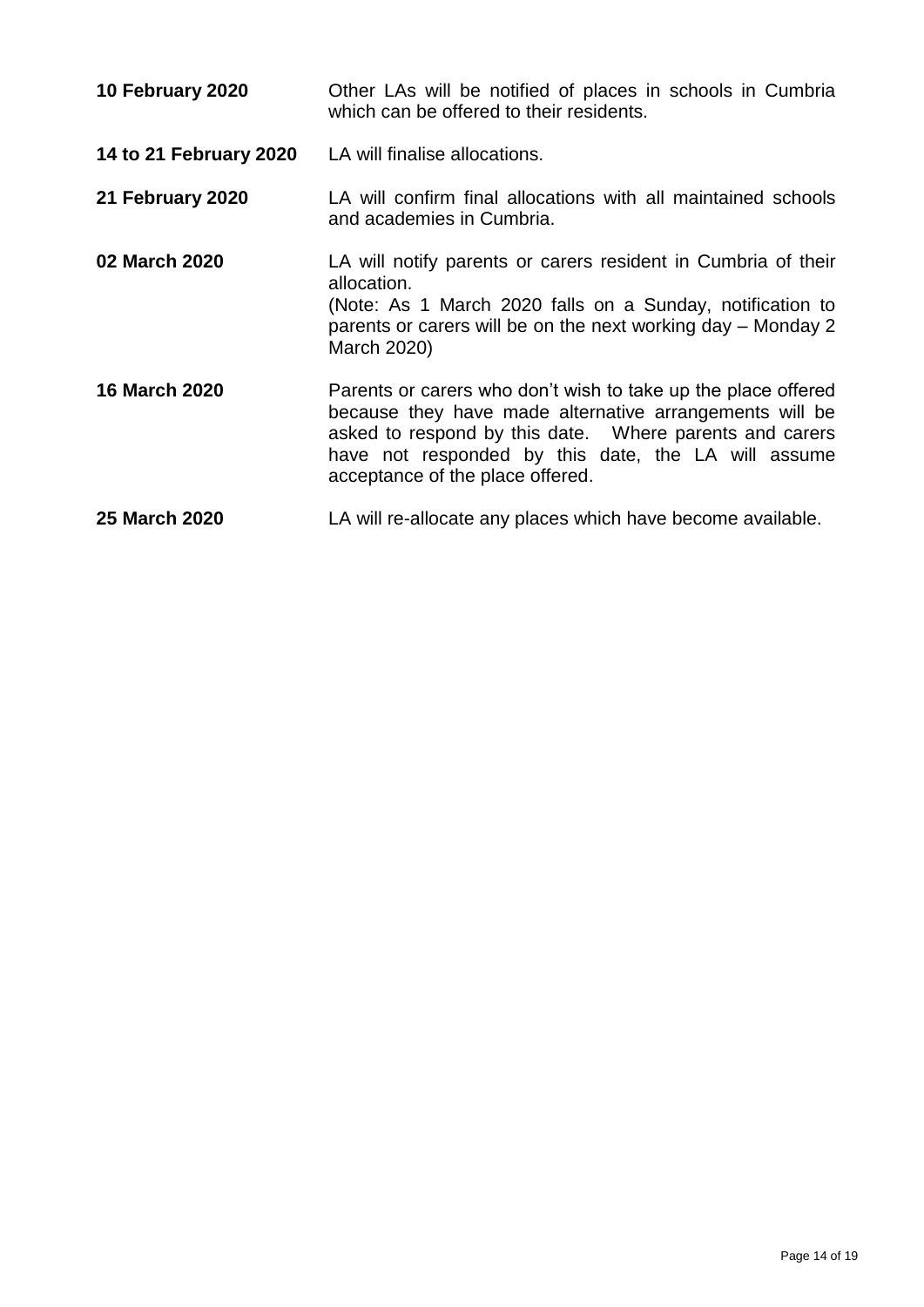# **Appendix 3 CO-ORDINATED ADMISSIONS SCHEME – INFANT, PRIMARY AND JUNIOR SCHOOLS**

# **Admission Authorities in the Area of Cumbria to which the Scheme Applies**

#### **Subject to any school converting to foundation or academy status, the LA is the Admission Authority for the following community and voluntary controlled infant and primary schools**

All Saints' CE Primary School Goodly Dale Community Primary School Allithwaite School **Gosforth CE** School Allonby Primary School Grange CE Primary School Alston Primary School Grasslot Infant School Arlecdon Primary School **Great Orton School** Armathwaite School **Greystoke School** Greystoke School Asby Endowed School **Haverigg Primary School** Ashfield Infant School Hawkshead, Esthwaite Primary School Barrow Island Community Primary School Hensingham Primary School Beckstone Primary School **Heron Hill Primary School** Belle Vue Primary School **High Hesket CE School** Bewcastle School **Holm Cultram Abbey CE School** Blennerhasset School Holme Community School Bolton Primary School **Holme St Cuthbert School** Bookwell Primary School **Houghton CE School** Bransty Primary School **Inglewood Infant School** Bridekirk Dovenby CE Primary School Ireby CE School Brisbane Park Infant School **Irthington Village School** Brook Street Primary School **Grates** Jericho School Brough Community Primary School Kells Infant School Broughton in Furness CE School Kingmoor Infant School Broughton Moor Primary School Kirkbampton CE School Brunswick School **Kirkbride Primary School** Burgh by Sands Primary School Kirkby Stephen Primary School Burlington CE Primary and Nursery School Kirkby Thore School Caldew Lea School **Caldew Lea School** Caldew Lea School **Kirkoswald CE School** Cambridge Primary School Lamplugh CE School Captain Shaw's CE School Lanercost CE School Cartmel CE Primary School Langwathby CE School Chapel Street Infant s and Nursery School Lees Hill CE School Clifton School Levens CE School Coniston Primary School Lindal and Marton Primary School Croftlands Infant and Nursery School Lindale CE School Crosscanonby St John's CE School Long Marton Community Primary School Cummersdale School Low Furness CE Primary School Cumwhinton School Lowca Community School Dane Ghyll Community Primary School Maryport Infant School\* Derwent Vale Primary School and Nursery Milburn School Distington Community School Millom Infant School Ellenborough and Ewanrigg Infant School Milnthorpe Primary School Ennerdale and Kinniside CE Primary School Montreal CE Primary School Fellview Primary School **Fellview Primary School** Moor Row Community Primary School Frizington Community Primary School Moresby Primary School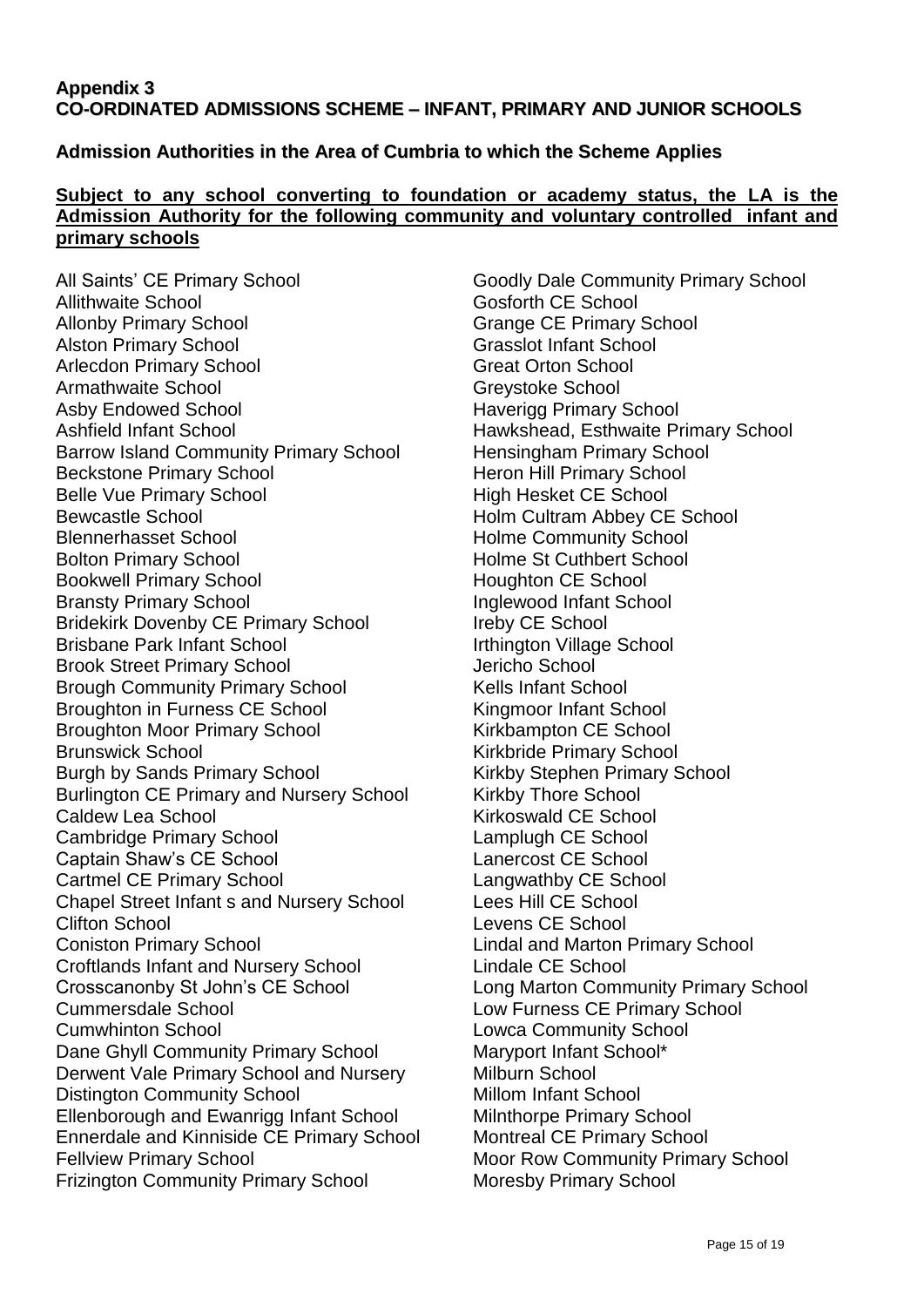Nenthead Primary School Skelton School Newbarns Primary School St Bees Village School St Bees Village School Newlaithes Infant School St Bridget's CE School, Brigham Newton Primary School St Bridget's CE School, Parton Newtown Community Primary School St George's CE School **Orgill Primary School Staveley CE School** Ormsgill Nursery and Primary School Stoneraise School Pennine Way Primary School Storth CE School Pennington CE School Temple Sowerby CE Primary School Petteril Bank Primary School **Thornhill Primary School** Plumbland CE School Threlked CE Primary School Plumpton School Thursby Primary School Ramsden Infant School **Thwaites** School Raughton Head CE School Upperby Primary School Richmond Hill School **Valley Primary School and Nursery** Robert Ferguson Primary School Vicarage Park CE Primary School Rockcliffe CE School Vickerstown School Seascale Primary School Victoria Infant School, Workington Shankhill CE Primary School Wigton Infant School Silloth Primary School Network CE Primary School Network CE Primary School Sir John Barrow School

Netherton Infant School South Walney Infant and Nursery School Norman Street Primary School Stames' CE Infant School, Whitehaven North Walney Primary School St Michael's CE Primary School, Dalston Old Hutton CE School St Michael's Infant and Nursery School Roose School Victoria Infant and Nursery School, Barrow Sedbergh Primary School Westfield Nursery and Primary School

\* Proposals to amalgamate Maryport Infant School and Maryport CE Junior School to form an allthrough primary school with a PAN of 45 with effect from September 2019 are currently being considered.

# **Subject to any school converting to foundation or academy status, the LA is the Admission Authority for the following community and voluntary controlled junior schools**

Ashfield Junior School Monkwray School Clack Combe Junior School Newlaithes Junior School Croftlands Junior School North Lakes School George Romney Junior School South Walney Junior School Inglewood Junior School Thomlinson Junior School Maryport CE Junior School\*

Ewanrigg Junior School Seaton St Paul's CE Junior School Greengate Junior School St James' CE Junior School, Whitehaven Kingmoor Junior School **Victoria Junior School, Workington** 

\* Proposals to amalgamate Maryport Infant School and Maryport CE Junior School to form an allthrough primary school with a PAN of 45 with effect from September 2019 are currently being considered.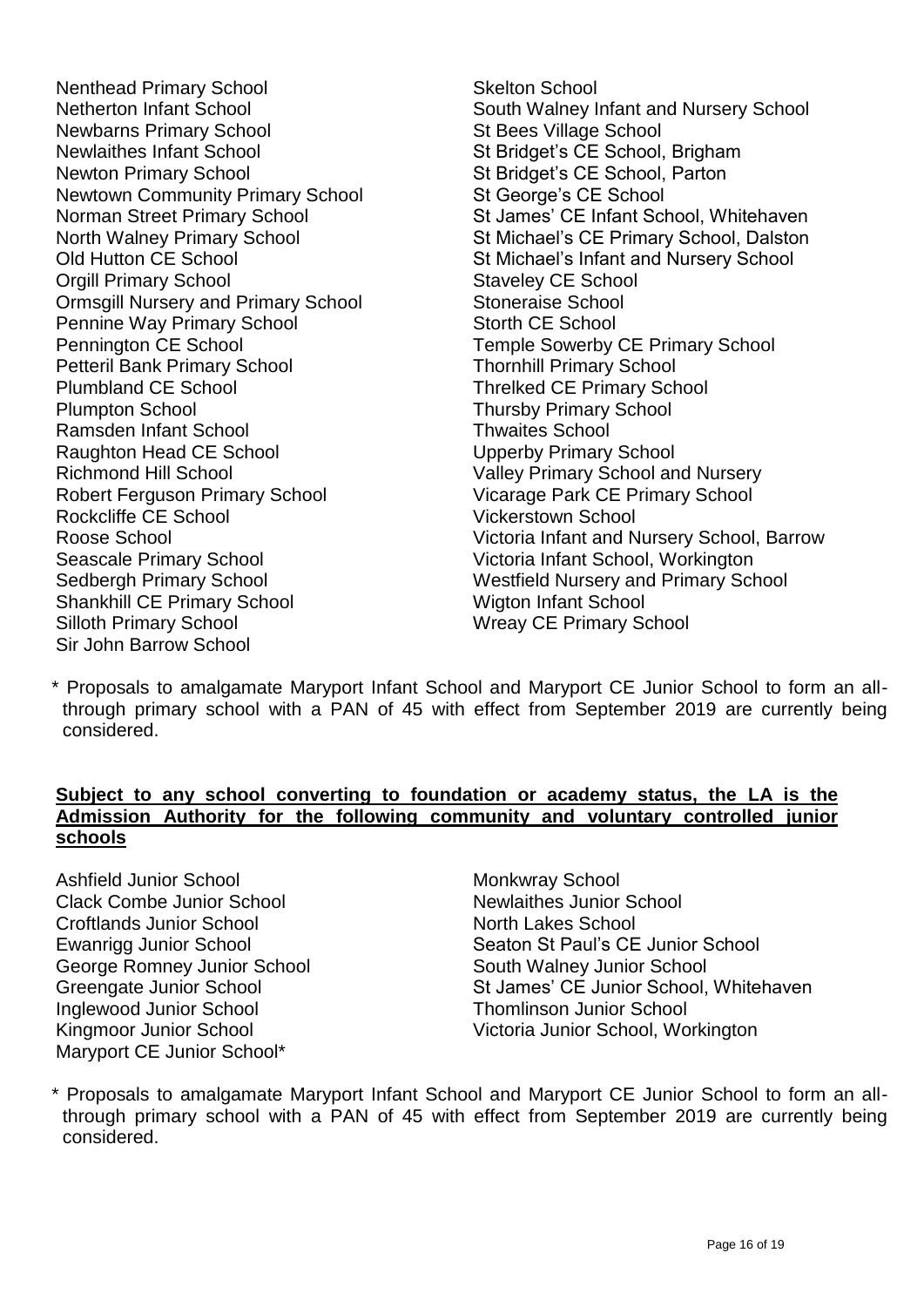#### **The governing body or academy trust is the Admission Authority for the following voluntary aided, foundation, free schools and academies**

Ambleside CE Primary School **Holy Family Catholic Primary School** Appleby Primary School **Ireleth St Peter's CE School** Arnside National CE School **Ivegill CE School** Askam Village School **Langdale CE** School Bassenthwaite School **Lazonby CE** School Beaconside CE Primary School Leven Valley CE School Beckermet CE School Longtown Primary School Beetham CE School **Lorton School** Bishop Harvey Goodwin School, The Lowther Endowed Primary School Blackford CE Primary School Morland Area CE School Borrowdale CE Primary School Northside School Bowness on Solway Primary School **CE School** Orton CE School Braithwaite CE [VA] Primary School **CEL COUGHT COUGHT COUGHT COUGHT COUGHT COUGHT COUGHT COUGHT COUGHT COUGHT COU** 

Burton Morewood CE Primary Academy Parkside GGI Academy Calthwaite CE School **Patterdale CE School** Patterdale CE School Castle Carrock School Penny Bridge CE School Castle Park School **Penruddock Primary School** Chetwynde School **Rosley CE** School **Rosley CE** School Church Walk CE Primary School Sacred Heart Catholic Primary School Crosby on Eden CE School Scotby CE Primary School Crosby Ravensworth CE School Seaton Academy Crosscrake CE School Selside Endowed CE School Crosthwaite CE School Shap Endowed CE School Dalton St Mary's CE Primary School St Bega's CE School Dean Barwick School St Begh's Catholic Junior School Dean Gibson Catholic Primary School St Catherine's Catholic Primary School Dearham Primary School St Columba's Catholic Primary School St Columba's Catholic Primary School

Fairfield Primary School St Cuthbert's Catholic Primary School,

Hallbankgate Village School St Mark's CE School

Brampton Primary School **Durell Cour Lady & St Patrick's Catholic Primary School**, **Maryport** Broughton Primary School Our Lady of the Rosary Catholic Primary School Culgaith CE School St Bede's Roman Catholic Primary School Dean CE School St Bridget's Catholic Primary School, Egremont Dent CE Voluntary Aided Primary School St Cuthbert's Catholic School and Nursery, **Carlisle** Eaglesfield Paddle CE VA Primary School St Cuthbert's Catholic Primary School, Wigton Windermere Fir Ends Primary School St Gregory and St Patrick's Catholic Infant **School** Flimby School St Gregory's Catholic Primary School Flookburgh CE School St Herbert's CE Primary School Ghyllside Primary School St James' Catholic Primary School, Millom Gilsland CE School St James' CE Junior School, Barrow Grasmere CE School St Joseph's Catholic Primary School, **Cockermouth** Grayrigg CE School St Joseph's Catholic Primary School, Frizington Great Corby School & Nursery Sthool St Margaret Mary's Catholic Primary School Hayton CE Primary School St Martin & St Mary CE Primary School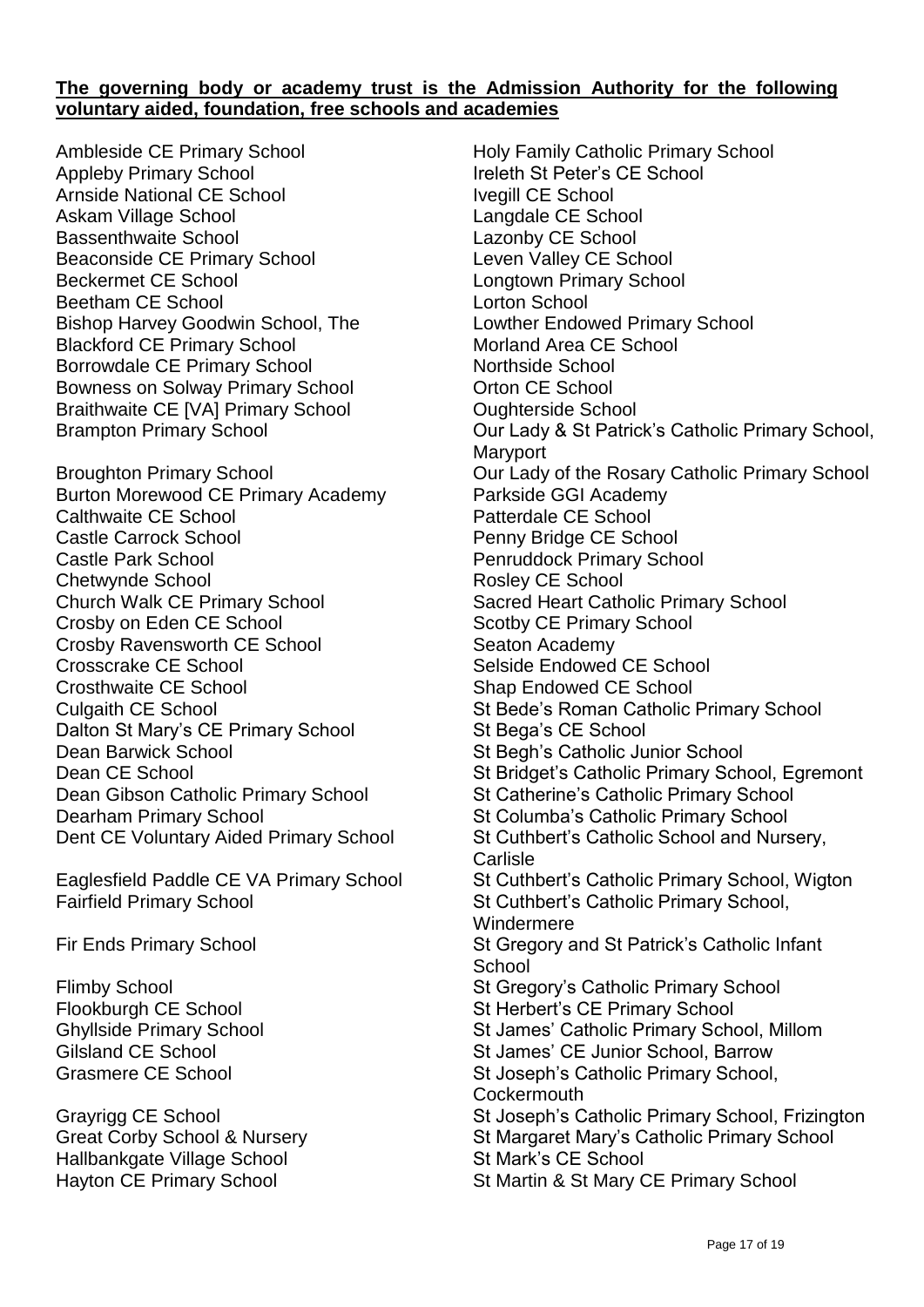St Mary's Catholic Primary School, Harrington Stainton CE School St Mary's Catholic Primary School, Ulverston Stanwix School St Mary's Catholic Primary School, Whitehaven Stramongate Primary School<br>St Mary's CE Primary School, Kirkby Lonsdale Tebay Community Primary School St Mary's CE Primary School, Kirkby Lonsdale St Matthew's CE School Victoria Academy, Barrow St Michael's CE School, Bothel Waberthwaite CE School<br>St Oswald's CE Primary School Warcop CE School St Oswald's CE Primary School St Patrick's Catholic Primary School, Cleator Moor St Patrick's Catholic Primary School, Workington<br>St Patrick's CE School St Pius X Catholic Primary School Yarlside Primary School

St Thomas's CE School Yewdale School

Warwick Bridge School

Wiggonby CE School

Yanwath Primary School